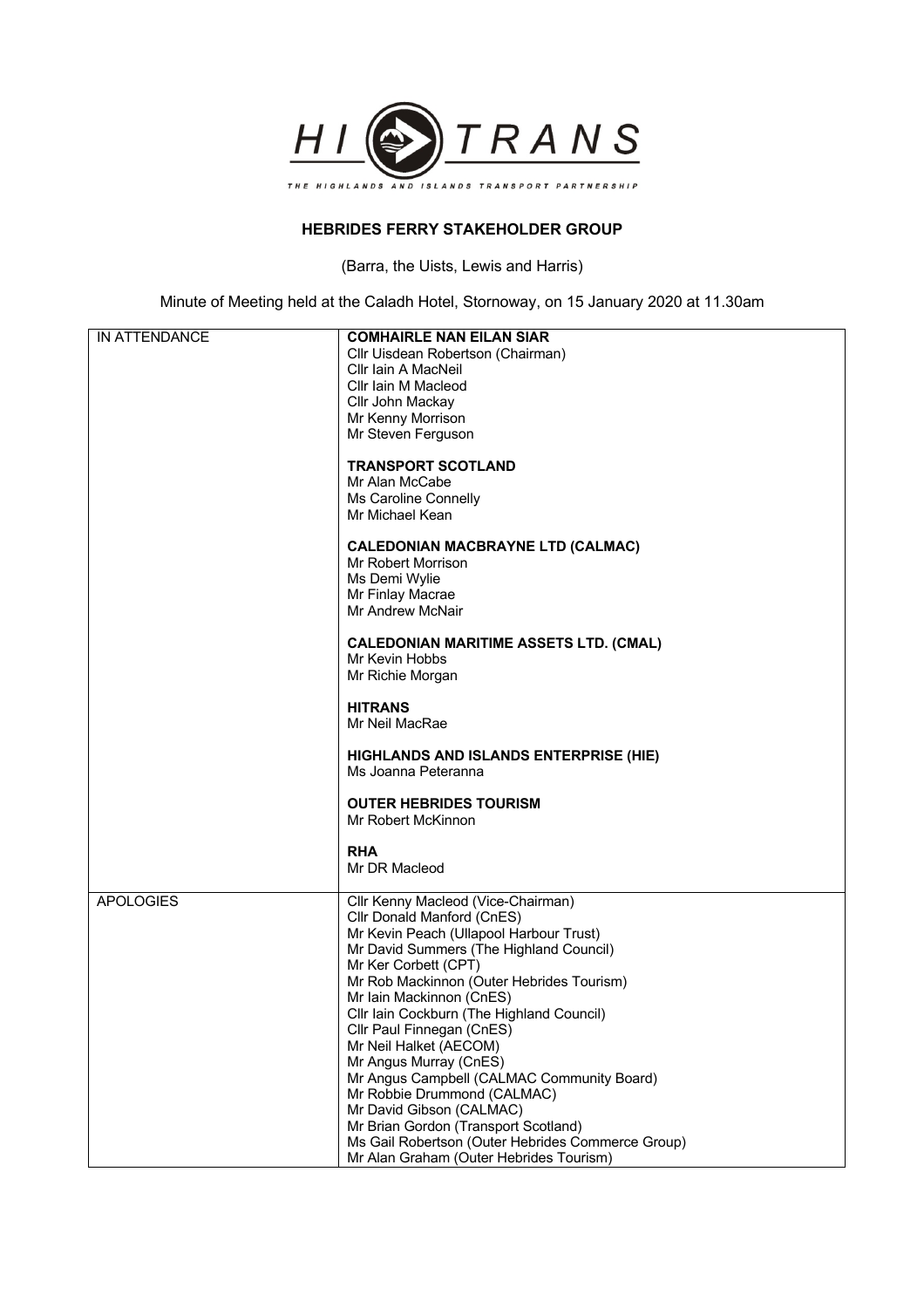| 1              | Minute of Meeting held on 6<br>June 2019 | The Minute of Meeting of 6 June 2019 was approved.                                                                                                                                                                                                                                                                                                                                                                                                                                                                                                                                                                                                                                                                                                                             |
|----------------|------------------------------------------|--------------------------------------------------------------------------------------------------------------------------------------------------------------------------------------------------------------------------------------------------------------------------------------------------------------------------------------------------------------------------------------------------------------------------------------------------------------------------------------------------------------------------------------------------------------------------------------------------------------------------------------------------------------------------------------------------------------------------------------------------------------------------------|
| 2              | <b>Matters Arising</b>                   | In respect of Item 5 (Regional VRDP Update) from the minute of 13 December<br>2018, the action that Mr Bill Main, Caledonian MacBrayne, and Mr Richard<br>Hadfield, Transport Scotland, would respond directly to the Chairperson in<br>relation to questions presented at the meeting remained outstanding.                                                                                                                                                                                                                                                                                                                                                                                                                                                                   |
|                |                                          | Action - Ms Caroline Connelly, Transport Scotland, would discuss the<br>outstanding action with Mr Hadfield, Transport Scotland, and report back<br>to the Chairperson.                                                                                                                                                                                                                                                                                                                                                                                                                                                                                                                                                                                                        |
|                |                                          | In respect of Item 3 (Caledonian MacBrayne Operational and Performance<br>Update) from the minute of 13 December 2018, an additional column had been<br>added to the Operational Performance Report in relation to the total number of<br>services on time in the period.                                                                                                                                                                                                                                                                                                                                                                                                                                                                                                      |
| 3              | VRDP Update (TS)                         | Ms Caroline Connelly, Transport Scotland, provided an update on the Vessel<br>Replacement and Deployment Plan. Extensive stakeholder engagement events<br>had been held with partner agencies. The Vessel Replacement and Deployment<br>Plan Report had now been finalised, and would be submitted to Scottish<br>Ministers for approval. The Report would be published in March/ April 2020.                                                                                                                                                                                                                                                                                                                                                                                  |
|                |                                          | It was agreed to note the update.                                                                                                                                                                                                                                                                                                                                                                                                                                                                                                                                                                                                                                                                                                                                              |
| $\overline{4}$ | NTS2 / STPR Updates                      | Ms Caroline Connelly, Transport Scotland, provided an update on the National<br>Transport Strategy. The National Transport Strategy consultation had now<br>concluded. It was indicated that a series of workshops in relation to the Strategy<br>had been carried out. Ms Connelly indicated that responses to the consultation<br>would be published online on 30 January 2020.                                                                                                                                                                                                                                                                                                                                                                                              |
|                |                                          | Ms Connelly indicated that a Delivery Plan, informed by consultation responses,<br>would be published later this year, and take cognisance of the National Islands<br>Plan and national strategies.                                                                                                                                                                                                                                                                                                                                                                                                                                                                                                                                                                            |
|                |                                          | It was agreed to note the update.                                                                                                                                                                                                                                                                                                                                                                                                                                                                                                                                                                                                                                                                                                                                              |
|                |                                          | Ms Caroline Connelly, Transport Scotland, provided an update on the Strategic<br>Transport Projects Review (STPR). Ms Connelly indicated that the Strategic<br>Transport Project Review closely linked to the National Transport Strategy. It<br>was indicated that a series of workshops and engagement events, including an<br>online survey, had been held in relation to the Review. Ms Connelly indicated<br>that the development of interventions would commence this month. An appraisal<br>of the Review would be held in Spring/ Summer 2020, and initial technical<br>reporting would commence in 2021.                                                                                                                                                              |
|                |                                          | It was agreed to note the update.                                                                                                                                                                                                                                                                                                                                                                                                                                                                                                                                                                                                                                                                                                                                              |
| 5              | Ferries Plan 2                           | Ms Caroline Connelly, Transport Scotland, provided an update on the Ferries<br>Plan. The current Ferries Plan is active until 2022. Ms Connelly indicated that<br>appraisals had been carried out with representatives from Orkney, Shetland and<br>the Outer Hebrides in relation to the current plan, ahead of the development of<br>the Ferries Plan 2 for 2022 plus. Ms Connelly indicated that the National Islands<br>Plan, VRDP, NTS2, STPR and relevant strategies will be recognised within the<br>Ferries Plan 2. It was indicated that the Ferries Plan 2 would be submitted to<br>Scottish Government Ministers ahead of publication in 2022. Mr Neil Macrae,<br>HITRANS, asked that road, rail and air traffic connectivity be considered as part<br>of the Plan. |
|                |                                          | Mr D.R. Macleod, Road Hauliers Association, sought clarification in relation to<br>the availability of the Traders Rebate Scheme for commercial vehicles in the<br>Outer Hebrides. Mr Macleod indicated that this scheme was available across all<br>other Scottish Islands, apart from the Outer Hebrides and Tiree. Mr Macleod<br>indicated that it was these two island communities who had suffered as a result<br>of increased costs in transportation, particularly in the Outer Hebrides where<br>larger commercial vehicles are required.                                                                                                                                                                                                                              |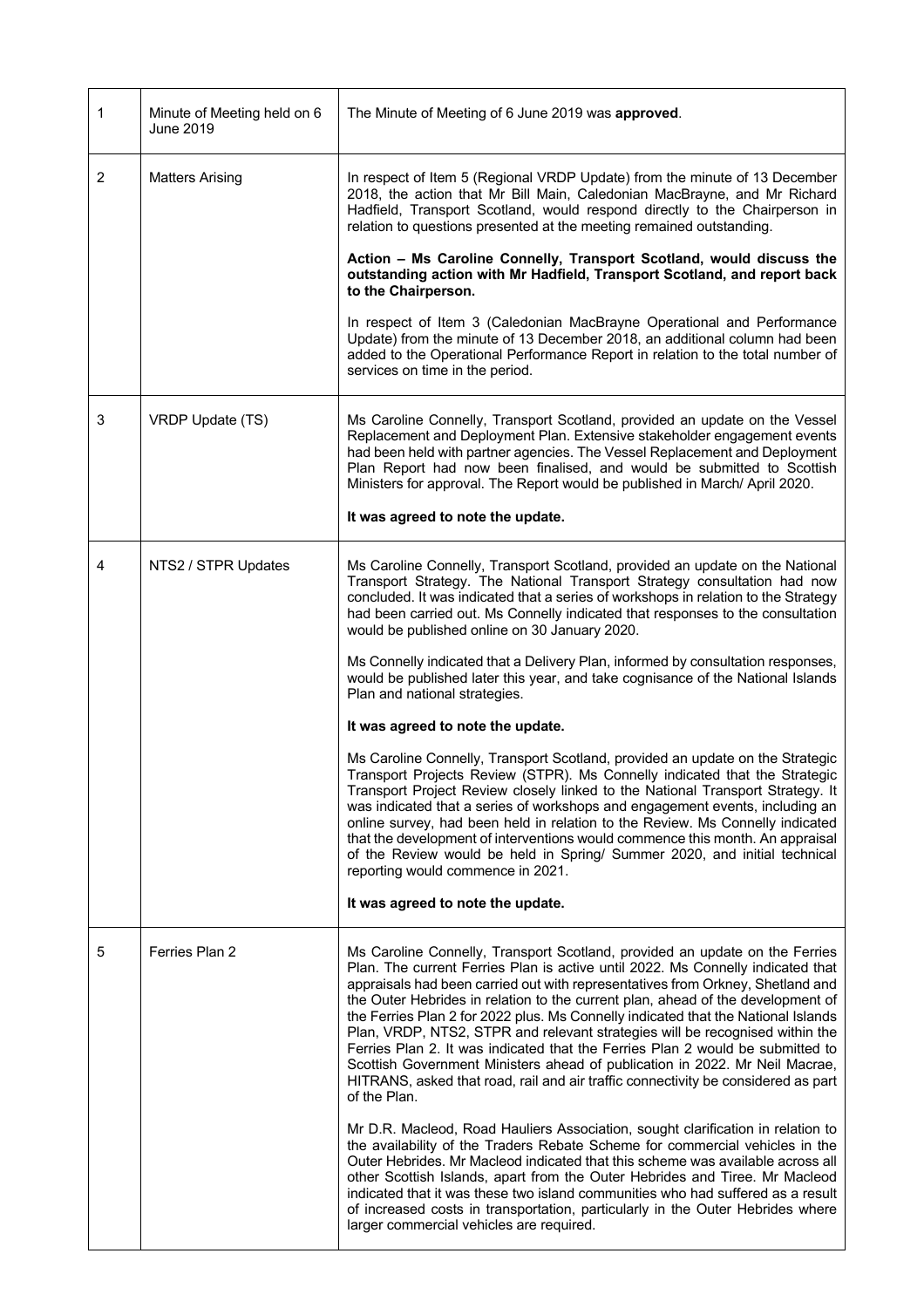|   |                                                                                              | Mr Macleod indicated that the introduction of the Traders Rebate Scheme could<br>bring value of £600,000 per annum to the Outer Hebrides community. Cllr.<br>Uisdean Robertson, Comhairle nan Eilean Siar, indicated that this matter had<br>been raised at a recent national Evaluation of the Road Equivalent Tariff<br>meeting. Mr Alan McCabe indicated that discussions were being held in relation<br>to this matter, and papers are being shared with Scottish Government Ministers.<br>Action - Ms Caroline Connelly, Transport Scotland, would raise the issue<br>of introducing the Traders Rebate Scheme for the Outer Hebrides and Tiree<br>with colleagues in Transport Scotland and the Scottish Government.                                                                                                                                                                                                                |
|---|----------------------------------------------------------------------------------------------|-------------------------------------------------------------------------------------------------------------------------------------------------------------------------------------------------------------------------------------------------------------------------------------------------------------------------------------------------------------------------------------------------------------------------------------------------------------------------------------------------------------------------------------------------------------------------------------------------------------------------------------------------------------------------------------------------------------------------------------------------------------------------------------------------------------------------------------------------------------------------------------------------------------------------------------------|
| 6 | Caledonian MacBrayne<br>Operational and<br><b>Performance Presentation</b><br>covering (CFL) | Mr Finlay Macrae, Caledonian MacBrayne, provided an overview of the<br>operational performance update in respect of Caledonian MacBrayne vessels<br>across the Outer Hebrides for the period 29 March 2019 to 20 October 2019.<br>The issues highlighted under discussion related to a reduction in the number of<br>operated sailings between Ardmhor (Barra) and Eriskay. Mr Marae indicated that<br>this was as a result of both technical and weather based issues. Performance<br>data is updated on a daily basis and published on the Caledonian MacBrayne<br>website. Mr Macrae indicated that following a successful pilot in Islay, a postcode<br>analysis of passenger footfall would be rolled-out across the network. Mr Macrae<br>indicated that the performance data highlighted that people are altering initial<br>plans where there are capacity issues, and accessing the islands through<br>alternative ferry routes. |
|   |                                                                                              | Cllr. Uisdean Robertson sought clarification in relation to restrictions in place on<br>the sharing of information surrounding recent performance issues affecting the<br>Loch Seaforth.                                                                                                                                                                                                                                                                                                                                                                                                                                                                                                                                                                                                                                                                                                                                                  |
|   |                                                                                              | CIIr. Uisdean Robertson, on behalf of the Hebrides Ferry Stakeholders Group,<br>commended Mr Macrae for his commitment and engagement when dealing with<br>challenging situations.                                                                                                                                                                                                                                                                                                                                                                                                                                                                                                                                                                                                                                                                                                                                                        |
|   |                                                                                              | Action - Mr Robert Mackinnon, Outer Hebrides Tourism, and Mr Finlay<br>Macrae, Caledonian MacBrayne, using available data, would analyse the<br>positive impact the introduction of Isle of Lewis has had on passenger<br>numbers travelling to Barra, and consider how best this can be promoted.                                                                                                                                                                                                                                                                                                                                                                                                                                                                                                                                                                                                                                        |
|   |                                                                                              | Action - Mr Robert Morrison, Caledonian MacBrayne, would seek<br>clarification as to restrictions on the sharing of information in relation to<br>recent performance issues affecting the Loch Seaforth, and share<br>available information ahead of the next meeting.                                                                                                                                                                                                                                                                                                                                                                                                                                                                                                                                                                                                                                                                    |
|   |                                                                                              | Ms Demi Wylie, Caledonian MacBrayne, provided an update on timetable<br>integration and consultation and indicated that ferry connectivity with the public<br>bus service network would continue to be reviewed and monitored. There had<br>been no community requests made in relation to the Winter timetable.<br>Community requests for the past four years had been revisited.                                                                                                                                                                                                                                                                                                                                                                                                                                                                                                                                                        |
|   |                                                                                              | Ms Wylie indicated that any increase in the number of journeys made on the<br>Sound of Barra route would require a full time additional second crew.                                                                                                                                                                                                                                                                                                                                                                                                                                                                                                                                                                                                                                                                                                                                                                                      |
|   |                                                                                              | Action - Ms Joanna Peteranna, Highlands and Islands Enterprise, would<br>identify forecast figures, as part of a community business plan which<br>would highlight the benefits of a more enhanced timetable on the Sound<br>of Barra route.                                                                                                                                                                                                                                                                                                                                                                                                                                                                                                                                                                                                                                                                                               |
|   |                                                                                              | Mr Andrew McNair delivered a presentation in relation to Caledonian MacBrayne<br>marketing. The Service Update team won team of the year at the Contact Centre<br>Association (CCA) awards. The disruption reporting tool 'Beacon' had now been<br>launched. Mr McNair indicated that there had been large scale increased<br>bookings made following changes across the network and the online booking<br>system. A successful nationwide campaign was run in 2019 to promote services.<br>It is proposed to run a similar campaign ahead of the Summer season. Work is<br>ongoing in relation to the establishment of a revised ticking system.                                                                                                                                                                                                                                                                                         |
|   |                                                                                              | Action - Members would consider and notify Mr McNair, in relation to any<br>community based projects which may benefit from the Caledonian<br><b>MacBrayne Community Fund.</b>                                                                                                                                                                                                                                                                                                                                                                                                                                                                                                                                                                                                                                                                                                                                                            |